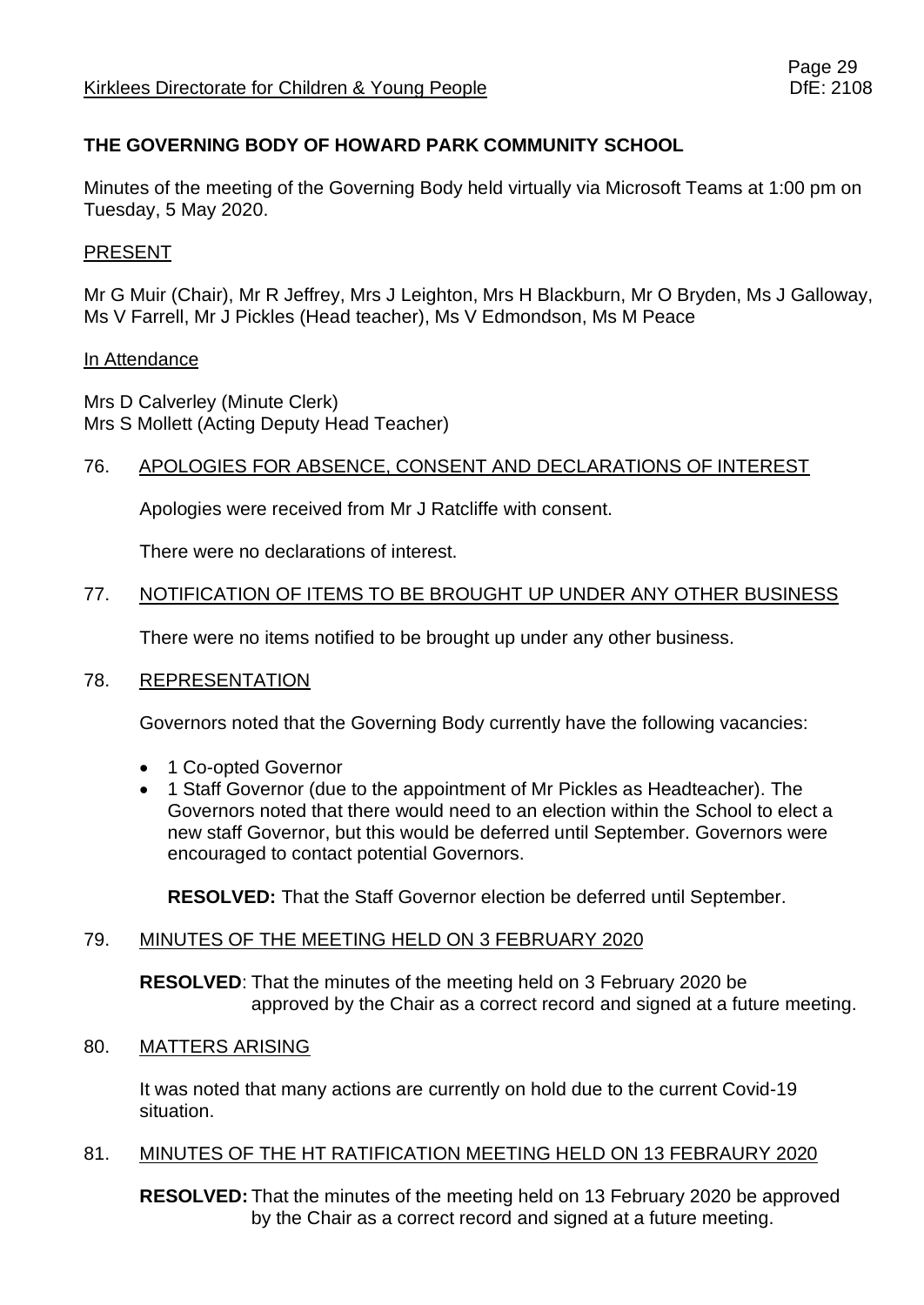### 82. MATTERS ARISING

There were no matters arising.

### 83. REPORTS FROM COMMITTEES

#### Finance & Premises

The minutes had been circulated prior to the meeting. Mr Bryden reported on this meeting verbally and Governors noted the following:

- The main focus of the meeting was the budget.
- Broadly it showed that the School would still be able to make a small contingency carry forward for 20/21 but there are still some unknowns around that and the staffing levels are far higher in terms of cost than the re-organisation target.
- The meeting recommended the budget for sign off by the Governors.
- The budget is currently very tight and it would be important to look for more savings if possible.

#### 84. APPROVE THE BUDGET

**RESOLVED:** That governors unanimously approve the budget.

#### 85. APPROVE THE SFVS RETROSPECTIVELY

It was confirmed that this had already been submitted and should not have been on this meeting agenda.

### 86. HEAD TEACHER'S REPORT AND GOVERNORS' QUESTIONS

The report was circulated prior to the meeting and the Head teacher gave a verbal summary section by section and invited questions from Governors.

- **Q: Are you just updating the website or revamping it?**
- **A:** Totally revamping so that it's easier to navigate. However, all the required information will remain accessible.
- **Q: How long will it take to get ownership of the website?**
- **A:** I don't know, the company are stretched at the moment with demand for other work. But I am able to update things if necessary in the old format.

#### **Q: What is the new system that replaces Integris, what did it do and what is the difference?**

**A:** Not much difference in terms of functionality. Integris is the database that holds attendance records etc but is a very clunky system. The one we are moving to is better presented. It will increase our ability to monitor attendance individually and in groups. Pulling off reports will be easier and it will be a much more integrated system in future, with real time reporting.

### **Q: If the system is online from 1 June, is everyone going to be trained up?**

**A:** For the majority of staff all they would need to use it for would be their daily register, which is straight forward. The training will mostly impact Vicki, Emma, Sam and the Head teacher.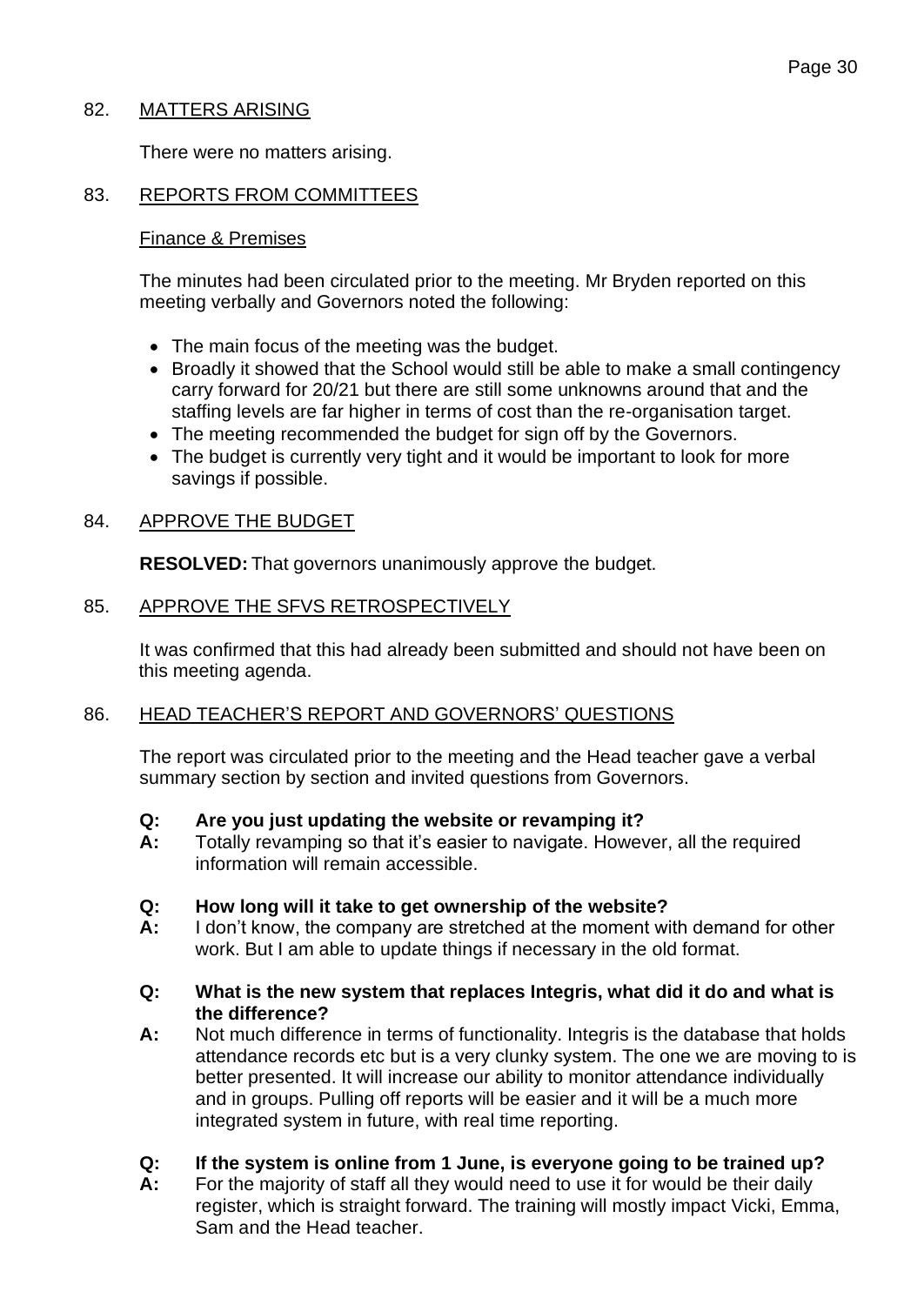The Head reported that the School profile shows that Year 3 is now at 30 children and there is another child to come into Year 5 which would also be 30. 2 children with EHC Band A funding will be coming into reception starting in September. It was mentioned that there was a phone call last week from another parent for September reception start, who was on the autistic spectrum. The Head teacher explained the number of children with EHC plans in reception with similar issues and the parents would also be looking at other Schools.

## **Q: Are these children out of area?**

**A:** There is only one who is in catchment and was allocated our School.

The Head teacher had heard that some other Schools had stated that they did not have all the resources available to support all of the children coming into School, although the Head teacher believed this should not be the case. The Head teacher had referred this matter to the LA.

## **Q: Is it that other Schools are recommending Howard Park?**

- **A:** No it is not the Schools, but they are potentially making the families less welcome by saying they are not equipped to meet the child's needs. The parent in question is now in a position where she does not have a School for her child in September. Until the Government criteria are changed, we will be judged against the same averages in those other Schools who don't have the same number of children with EHC plans.
- **Q: Is there anything in the Schools admission policy to say we are up to the limit?**
- **A:** No, admissions are dealt with by the authority. The additional child has spoken with Sarah but any more that come through we will need to challenge because of numbers and to make the point about admission levels for children with EHC plans.

**ACTION:** The Head teacher to feed back Governor concerns to the LA.

(a) Attendance

Prior to School closure figures had been updated and in the vast majority of cases there had been an improvement with the attendance of all of the families the School had been working with. Given the current situation, it was not relevant to comment further on attendance, although up to the Covid-19 lockdown, the RAG rating indicated measures that were put in place were having some impact on improving attendance.

(b) Staffing

Despite the School being closed there have been some current staffing changes. One member of staff effectively returned to work on Monday, 30 March 2020. Another member of staff has also given her 28 day notice period to return to work and will effectively return on Monday, 18 May. Both of these members of staff will continue to work in the same way as other staff during the current situation. It was mentioned that more of this would be detailed later on in this report.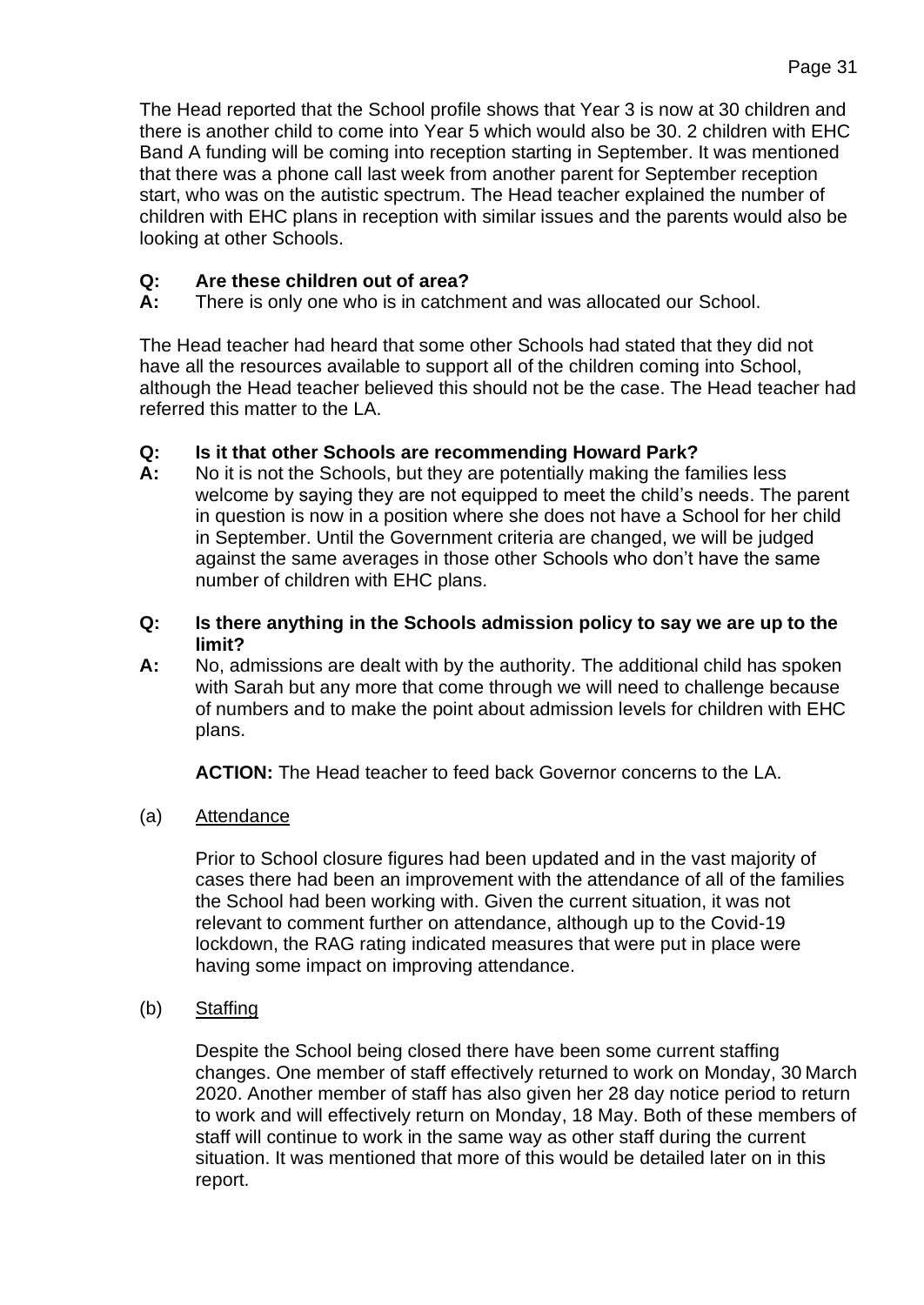# **Q: Are they both returning to their previous roles?**

**A:** Yes, but it will be a bit different for one of those members of staff because if School had been open as normal, she would have come back to deliver interventions, but there will be stuff to do around curriculum and subject.

### (c) Safeguarding

Since January the way in which incidents were reported on CPOMs have been re-classified to hopefully allow for a more effective analysis. The first set of reports run from the January to March 13<sup>th</sup>. Governors discussed behaviour and were pleased that this report indicated that behaviour was not disrupting learning. Pleasingly there were no forms of bullying reported on CPOMS during the period from January to closure.

## **Q: What is TAF?**

**A:** Team around the family, a specific level of support.

The report showed the number of incidents recorded under the School's new 'Cause for Concern' category. Incidents are recorded under this heading when staff members are concerned by something that a child has told them, but this concern is not necessarily great enough by itself to trigger a higher level of safeguarding action.

### **Q: Does this show us that our children do speak to staff about their problems?**

**A:** Yes, the incidents are only for about a 6 week period and the voice of the child is a significant part of the reporting. If there was a serious safeguarding issue it would go straight onto CPOMS and all safeguarding meetings are logged.

Staff have undergone level 1 training. A safeguarding audit has also been planned to prepare for Ofsted, but this has not been possible yet.

## (d) Data

It was mentioned that this would be revisited with Governors once School is back in session. The information in the report is fairly self-explanatory in the meantime.

## (e) Parent Survey

Survey responses were overwhelmingly positive with 80% plus agreement with the survey statements. Negative responses were received from a very small number of parents.

## **Q: Are any of the negative comments valid or justified?**

**A:** All the comments have been included and all except one are positive.

Some parents did not know what SEN was and a suggestion was made to include a glossary in future surveys.

## (f) School Development Plan

It was mentioned that there were no major changes, just slight amendments.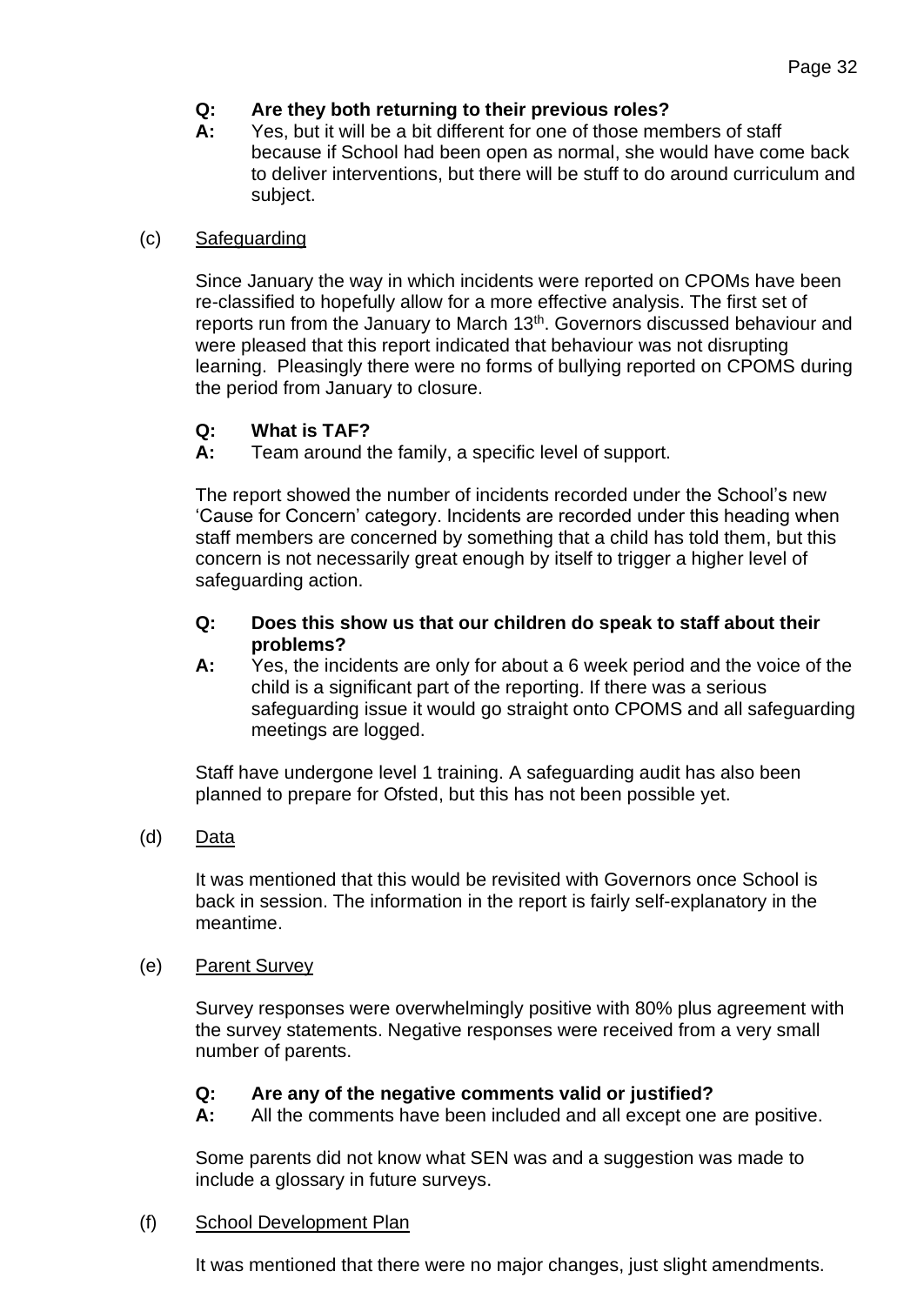It was noted that at the last Governor meeting of the year, there would only be around 2 working weeks to the end of the School year and some things will run through to next year's plan, particularly around curriculum and quality of education.

### (g) Activities

The few activities that did happen before closure were reported on, but most things were cancelled including the chocolate store in York, who unfortunately refused to refund the money.

Children enjoyed the opportunity to come into the School in their pyjamas and it was nice to see children sitting with their siblings. It was a good turn out in the afternoon for parents to come in and read with their children, it was also noted that the decorated doors looked lovely.

The Book Fair went extremely well. Over £1,000 worth of books were bought and £600 was raised to spend on books for the School.

### (h) Curriculum

It was noted that a separate action plan is currently in place.

(i) Covid-19

Governors noted the following:

- The Head teacher has kept Governors up to date as the weeks have gone on, as the speed of change was very fast.
- There are around one third of families using the School work packs that have been sent out.
- A lot of other resources and advice have been sent out to families to help them structure their day, such as stories.
- A lot of families are struggling in different situations, trying to work from home, and sometimes finding it difficult to support their children with the level of work or lack of motivation.

#### **Q: Are we able to check how much is being done at home and how much learning is taking place? Should we be checking with parents what they are doing?**

**A:** No, not unless we integrated some sort of reply system. We accept that parents are doing the best they can and that learning will be taking place very differently in different homes. It is really difficult if you are working at home and trying to also home School your children too and any added pressure from the School is not helpful. It has been emphasised in all messages that go out to parents that they just have to work out a programme that works for their family. When the children do come back into School, staff will just assume that children have done very little, and will pick up where they were when they finished School. Doing the packs at home will not mean they have kept up with the curriculum. On returning to School it will take a lot of adjustment for some children to get back into learning.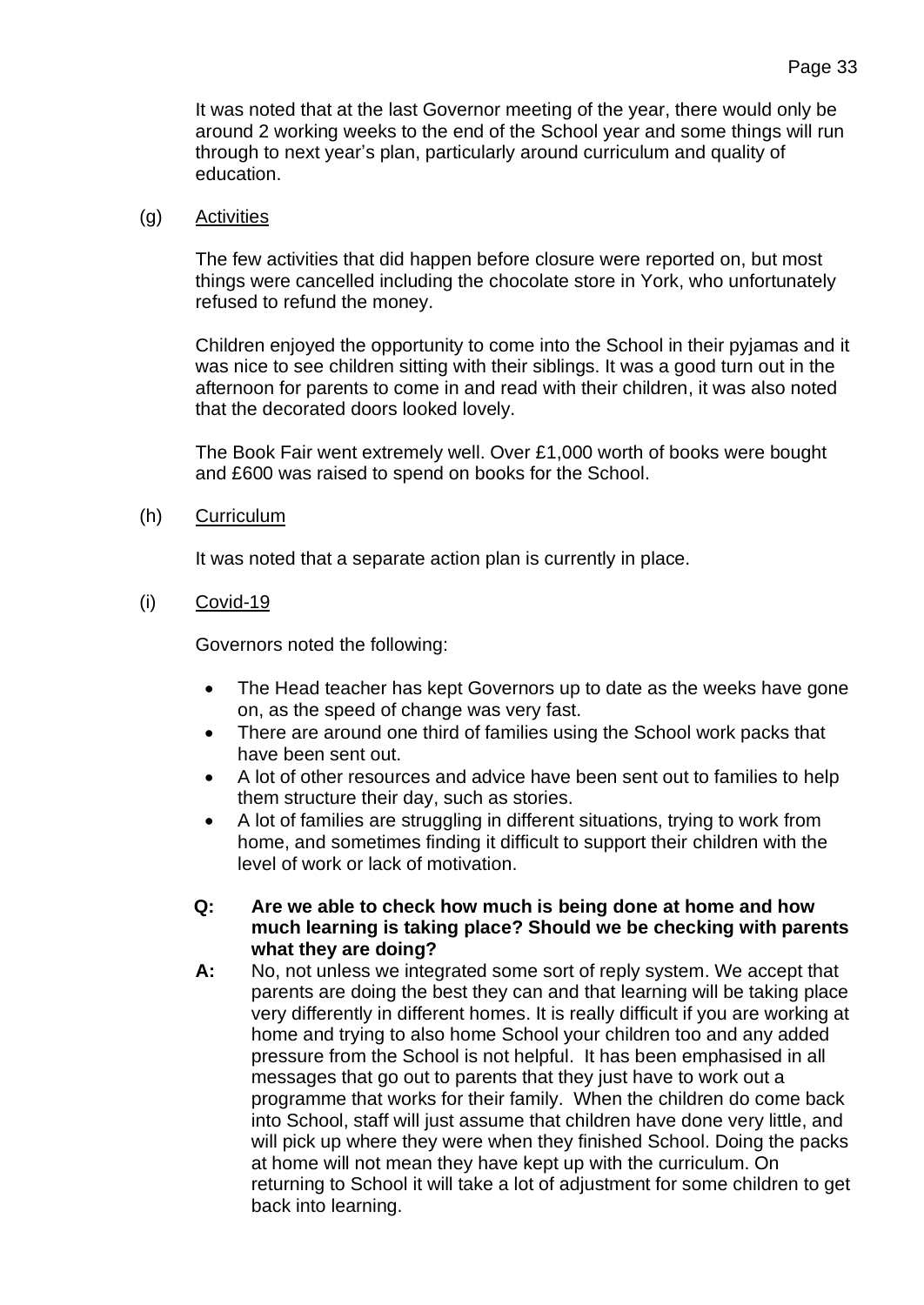- **Q: Do we have any parents who don't have access to internet?**
- **A:** No, not that we know of, even if it is just through their mobile phone which is not ideal. We have had quite a few who have asked for paper copies and we have supplied this on request. There is the Government scheme where you can apply for hardware but none of the children in School were eligible. We are trying to do a balance between practical and online activities so that not everything is online. There are about 30% doing the packs as they should and a few more who are dipping in and out.
	- The School identified 40-50 families who it was felt fitted into a vulnerable category and those families were allocated to members of staff who are responsible for keeping in touch with these families. Some receive twice weekly phone calls, some less, some more. All those conversations are recorded in writing but not loaded onto CPOMS necessarily. Staff have a procedure to follow and on a couple of occasions it has been necessary to do a home visit due to concerns or lack of contact.
	- Staff have had other jobs to do as well as maintaining contact with families and children. Class teachers are available at any time during the day to be contacted by parents and children.
- **Q: What about the curriculum plan, is this being done by staff? Can it be done remotely via Teams?**
- **A:** It would be possible to do something across Teams but I'm not sure how effective it would be. There are some subjects that lend themselves to it such as computing but others less so. It needs to be done collectively. It could be some time before work returns to normal. Staff will be getting an action plan today to write up for their subject and if it looks like we will not be back until September, then this will be stepped up.
- The system for the provision of free School meals during this time seems to be getting better, but the difficult time was about 2 weeks ago. It is taking about a week or so for orders to be fulfilled. There have also been issues with parents being able to download the system, so the decision was made to just get vouchers that School's can download and then distribute.
- The cleaning company have been doing really well, doing their normal cleaning system and the cleaning is very thorough. A very good deep clean has been done throughout school.
- **Q: With regard to the Three I's in the curriculum plan, is there something we can put on the plan that is a statement of intent?**
- **A:** We did a holistic statement of intent before Christmas in terms of the overall vision.

# 87. CORONAVIRUS UPDATE

This had been mostly covered by the Headteacher's report. It was mentioned that there is much speculation about Schools reopening, but this might be partial and there is no firm information as of yet. It may well be also that parents are reluctant to send their children back to School because of the uncertainty around a second peak.

The Chair initiated a discussion with Governors with particular regard to Health and Safety and what can be done to mitigate risk and provide reassurance for parents.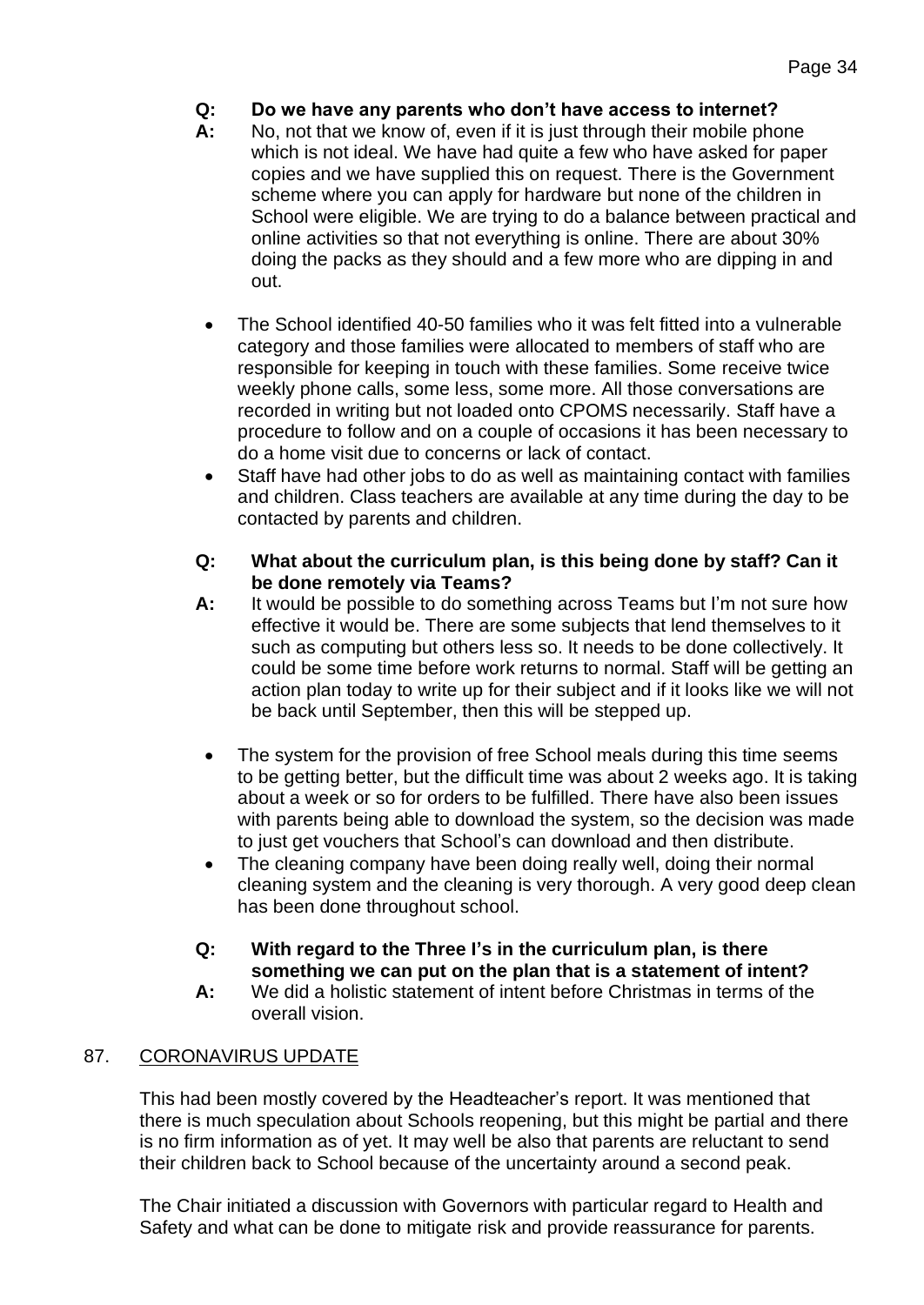- Reducing the number of children in School at one time and no assemblies.
- Monitoring drop off and picking up to ensure no congregation of parents outside of the School.
- Staggering pick up and drop off times and applying social distancing measures.
- **Q: How long do you think the School will need to be able to prepare for a return, partial or otherwise?**
- **A:** I think by the end of the week or on Sunday there will be some strong indications as to what is going to happen to allow Schools time to prepare. We continue to be mindful of keeping staff away who are themselves in a vulnerable category and so if pupils return in year groups then it won't necessarily be that year group teacher who is teaching them. We will still have to teach the children of key workers and the dependencies therein.

# **Q: What about supply of PPE?**

- **A:** We do need to ensure that staff are working in as safe an environment as possible.
- There is also the consideration that if parents are required to go back to work and children are still at home, there are major childcare issues. There is also the issue of parents wanting all of their children in School, not just one or two. Social distancing with very young children is nearly impossible without frigtening them.
- **Q: Is it worth trying to distance the different classes so that they don't meet eg in assemblies? Keeping groups separate?**
- **A:** I see what you are saying but this would still be an issue at lunchtime, the hall would need to be deep cleaned before the next group went in.

# **Q: Is one option to finish the School day at lunch time?**

**A:** It is an option if we are allowed to do it.

**RESOLVED:** To continue to explore options and suggestions so that the School can respond quickly and so that plans can be applied as appropriate once the Government have announced the plan for coming out of lockdown.

- **Q: I know a lot of children are missing a lot of things. Are there things like the swimming tuition that can be dropped altogether? I appreciate it can't happen at the moment but is it a requirement that children do it?**
- **A:** It is not mandatory but it is a scheme that is funded to ensure every child can swim. It is an expectation but these are exceptional circumstances.

# **Q: If we start in June, what would it look like?**

**A:** I think when we come back in and if it is before the summer holidays it will be a case of managing their return into School as a priority and getting them back into a routine and normality, with picking up the learning as a secondary consideration. There will be a gradual return to learning schedules from September. It is unlikely that we will have the whole School back before September. Year 6 is a crucial year and it would be good to have them back in to do the transition work with them.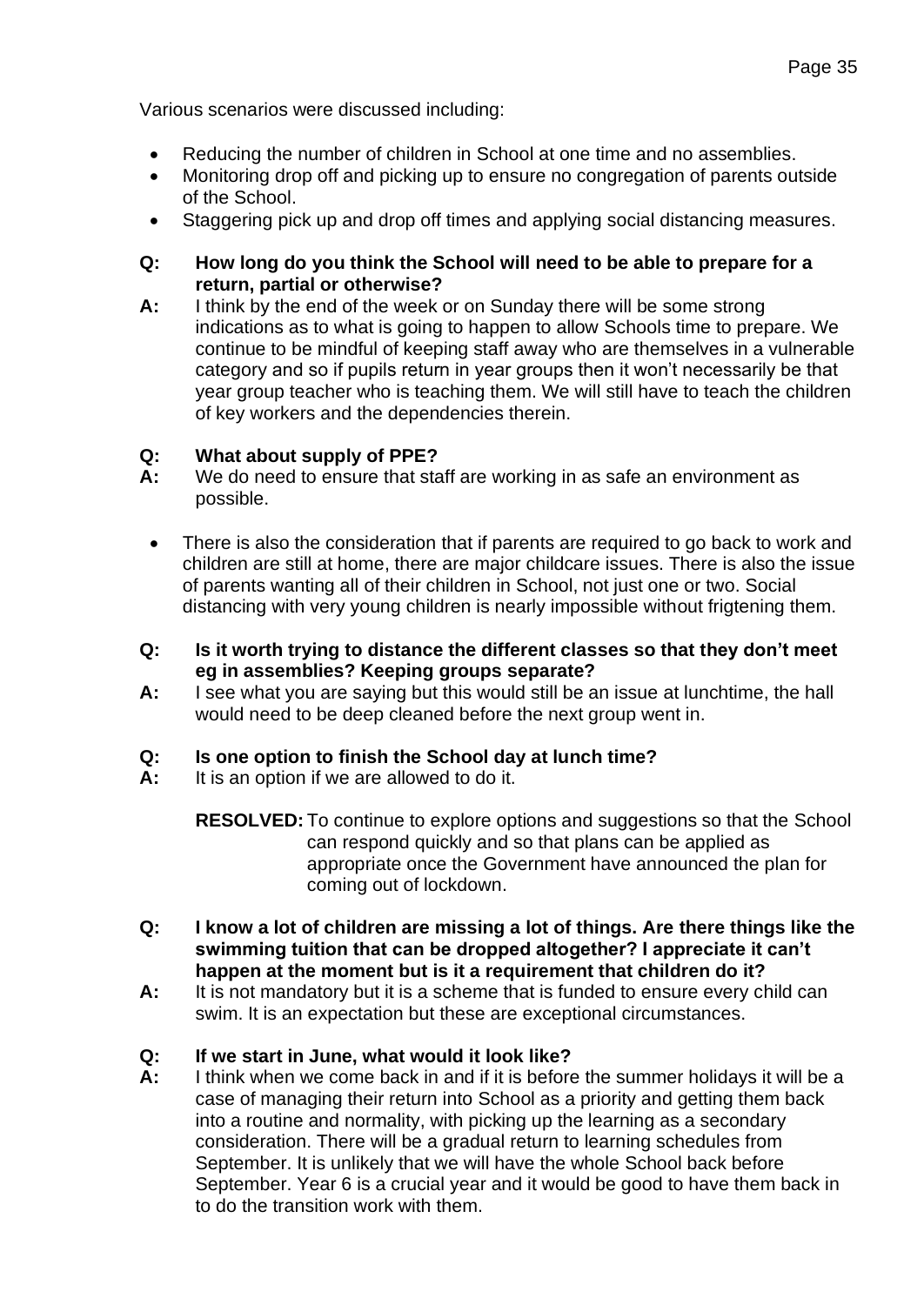# **Q: If there is no return in June, is there any point to returning in July? Is there any possibility that the summer holiday will be scrapped?**

**A:** There is no indication as to what may happen at this stage.

### 88. ADDENDUM TO SAFEGUARDING POLICY – COVID-19 UPDATE

This had been previously agreed via email amongst Governors and has now been formally agreed.

**RESOLVED:** That this was formally agreed by Governors.

### 89. LONG TERM STRATEGIC OBJECTIVES

This item has already been covered under the Covid-19 update.

### 90. SAFEGUARDING

This item has already been covered in the Head teachers report.

### 91. REVIEW OF POLICIES

(a) Charging Policy

The wording of the policy seems to suggest that if children do not bring payment to School they will not be allowed to take baking or other crafts home. Governors requested that this be amended, as it does not reflect reality.

**RESOLVED:** That the Head teacher amends the policy as agreed and reissues it to governors during the meeting.

**RESOLVED:** That Governors approved the policy subject to this amendment.

(b) Music Policy

It was confirmed that the references to Kirklees Music School are still current.

**RESOLVED:** That Governors approved the policy.

### 92. GOVERNOR TRAINING AND GOVERNOR VISITS

The Chair attended a Governor briefing just before shutdown and told Governors he would circulate the presentation from the briefing to them. The main topics were SEN, PSHE, and an Ofsted inspection update.

Governor monitoring visits have been put back to June but the Chair recommended that these be scrapped for now and Governors agreed.

**RESOLVED:** That Governor Monitoring Visits be postponed to September.

- **Q: Is it worth doing a Health and Safety visit at the moment to follow up from things earlier in the year?**
- **A:** We are wary of inviting additional people into the building and keep things as they are. A checklist can be supplied for Governors and any actions can be addressed by the staff coming into School.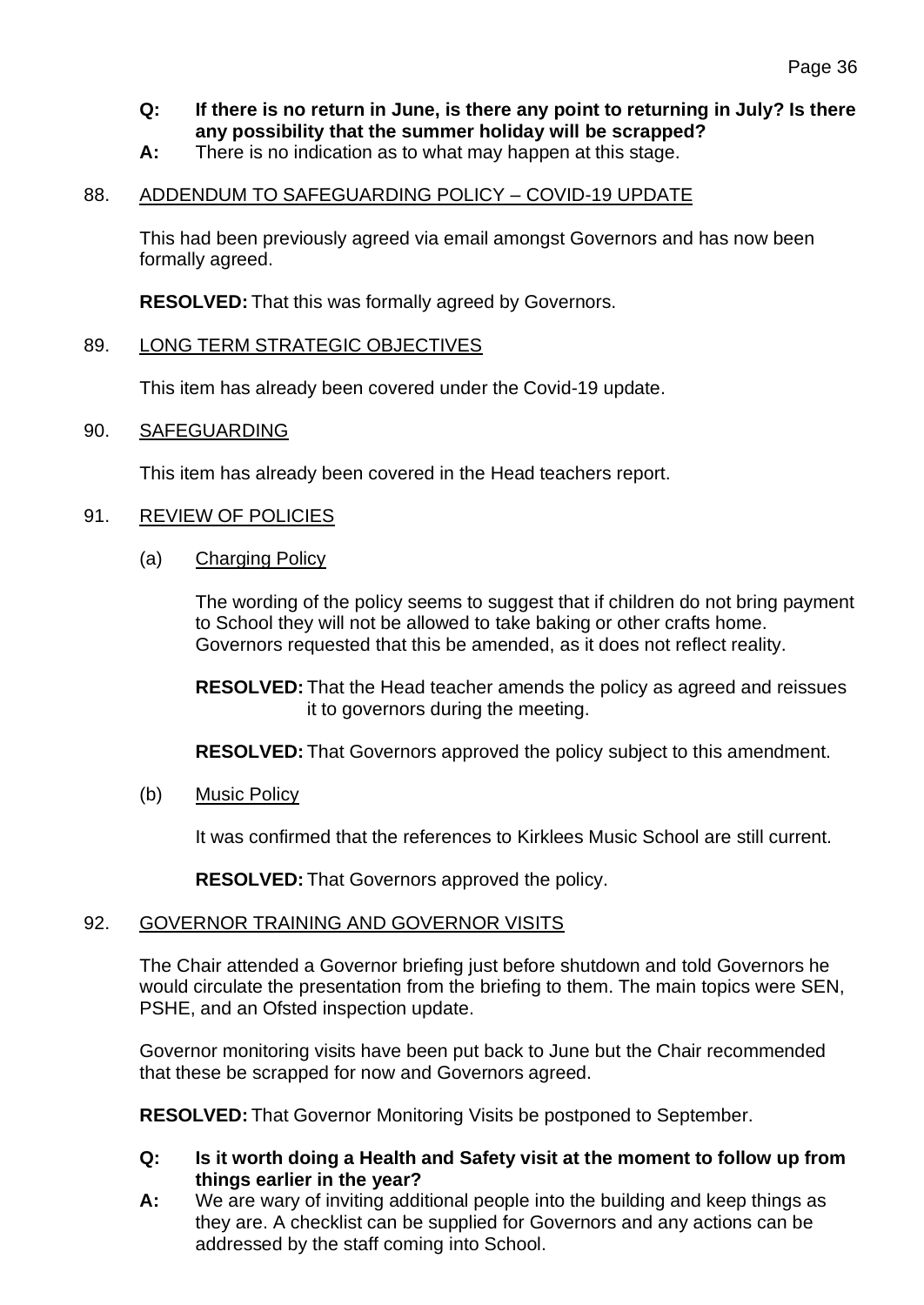### **Q: Is there any safeguarding monitoring that the Safeguarding Governor can do?**

**A:** One thing that would be useful is for the Safeguarding Governor to be there when Ms M Hodges does the audit.

The Chair reminded Governors that there is still a duty to monitor and challenge and as things continue, it will be necessary to find different ways to do this rather than just deferring everything.

### 93. ANY OTHER BUSINESS

- (a) IT Platforms and Software
	- **Q: Is the school taking full advantage of the technology available through Office 365 and Teams as this might be the way of working for quite some time and could mean that we do things differently in future?**
	- **A:** The Head teacher has thought for a while about using One Drive through Teams for storage of all documents, so that they don't need to be emailed out to Governors, but are stored in one place for people to access.

**RESOLVED:** To take this further so that Teams can be used in a more integrated way to take full advantage of file sharing, chat and different channels etc.

### (b) Coronavirus Testing

Ms Farrell confirmed that the School is registered for coronavirus testing through the referral portal.

The Head teacher wished to record his and the Governors thanks to all staff who have pulled together to willingly come into School, putting their own health at risk to care for children, and supporting their colleagues who are in vulnerable categories and cannot come into School. Thanks are also deserved for staff who have been working hard at home to support pupils and look after those in vulnerable positions.

## 94. DATES OF FUTURE MEETINGS AND POSSIBLE AGENDA ITEMS

**RESOLVED:** That the following meetings take place:

### Full Governing Body

Tuesday, 7 July 2020 – Time and venue to be agreed. Tuesday, 15 September 2020 – 6:00 pm at the School.

### Standards & Effectiveness

Tuesday, 23 June 2020 – 1:00 pm (Time to be confirmed)

### Finance:

Tuesday, 23 June 2020 – 2:00 pm (Time to be confirmed)